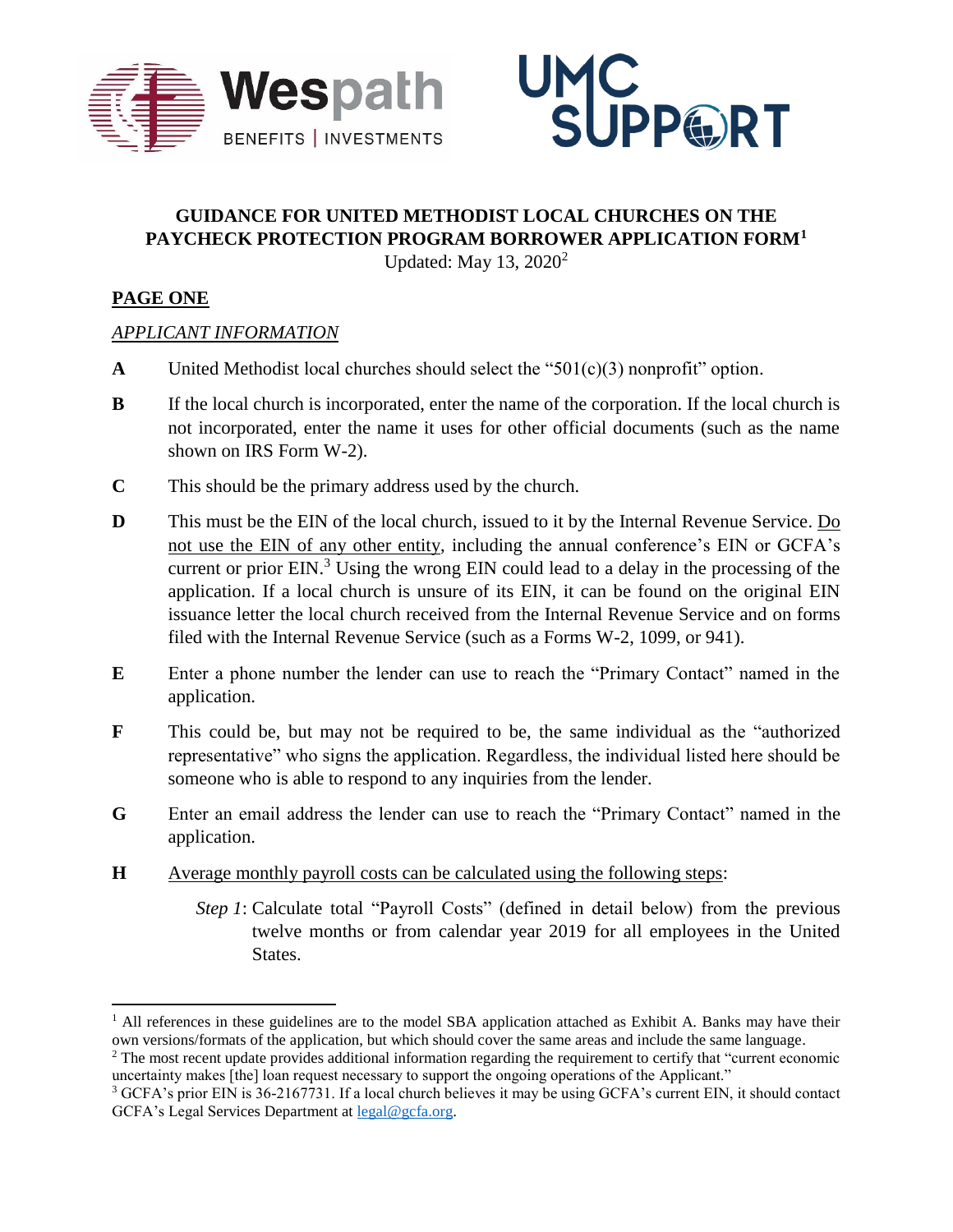*Step 2*: Subtract any compensation paid to an employee in excess of an annual salary of \$100,000.

*Step 3*: Divide the amount from Step 2 by 12.

Payroll Costs include:

- Salaries, wages, commissions, or similar compensation;
- Payment of cash tips or equivalents;
- Vacation, parental, family medical, or sick leave;
- Severance payments;
- Health care benefits, including insurance premiums;
- Retirement benefits; and
- State or local tax assessed on said compensation.

Payroll Costs do **NOT** include:

- The employer's share of  $FICA;^{4}$
- Compensation in excess of an annual salary of \$100,000 paid to any employee;
- Compensation of any employee whose principal residence is outside the US; or
- Qualified sick and family leave wages covered by tax credits under the Families First Coronavirus Response Act (FFCRA).

Clergy Salary. Our view is that salary of United Methodist clergy should be included in Payroll Costs, as such clergy are treated as employees for income tax purposes and are issued a Form W-2 to report their compensation. This distinguishes them from "independent contractors" which, according to SBA guidance are issued Forms 1099- MISC to report their compensation and are not to be treated by loan applicants as employees (because the independent contractors themselves may apply for a PPP loan). United Methodist clergy are unlikely be treated as independent contractors and be eligible for a PPP loan if they were to apply. These differences from independent contractors or other self-employed individuals may be unknown to banks and their employees. If a bank states the salary a local church pays to its pastor cannot be included in Payroll Costs, explaining that United Methodist pastors are treated as self-employed only for social security and Medicare purposes might help get a different answer from the bank. Ultimately, it may become necessary for the local church to apply for a loan from a different bank.

Clergy Housing Allowance. Our view is the housing allowance provided by a local church to its pastor is appropriately included when calculating Payroll Costs. A housing allowance paid to a clergyperson is part of his or her compensation. This portion of the compensation happens to be designated as a housing allowance for purposes of income tax exclusion, but it remains part of the clergyperson's compensation. Other items that are exempt from income taxation, such as group health plan premiums and pre-tax elective deferrals to retirement plans, are included in Payroll Costs. That a housing allowance is potentially

 $\overline{\phantom{a}}$ <sup>4</sup> See question 16 in the SBA's **FAQ** for Lenders and Borrowers for additional guidance and examples.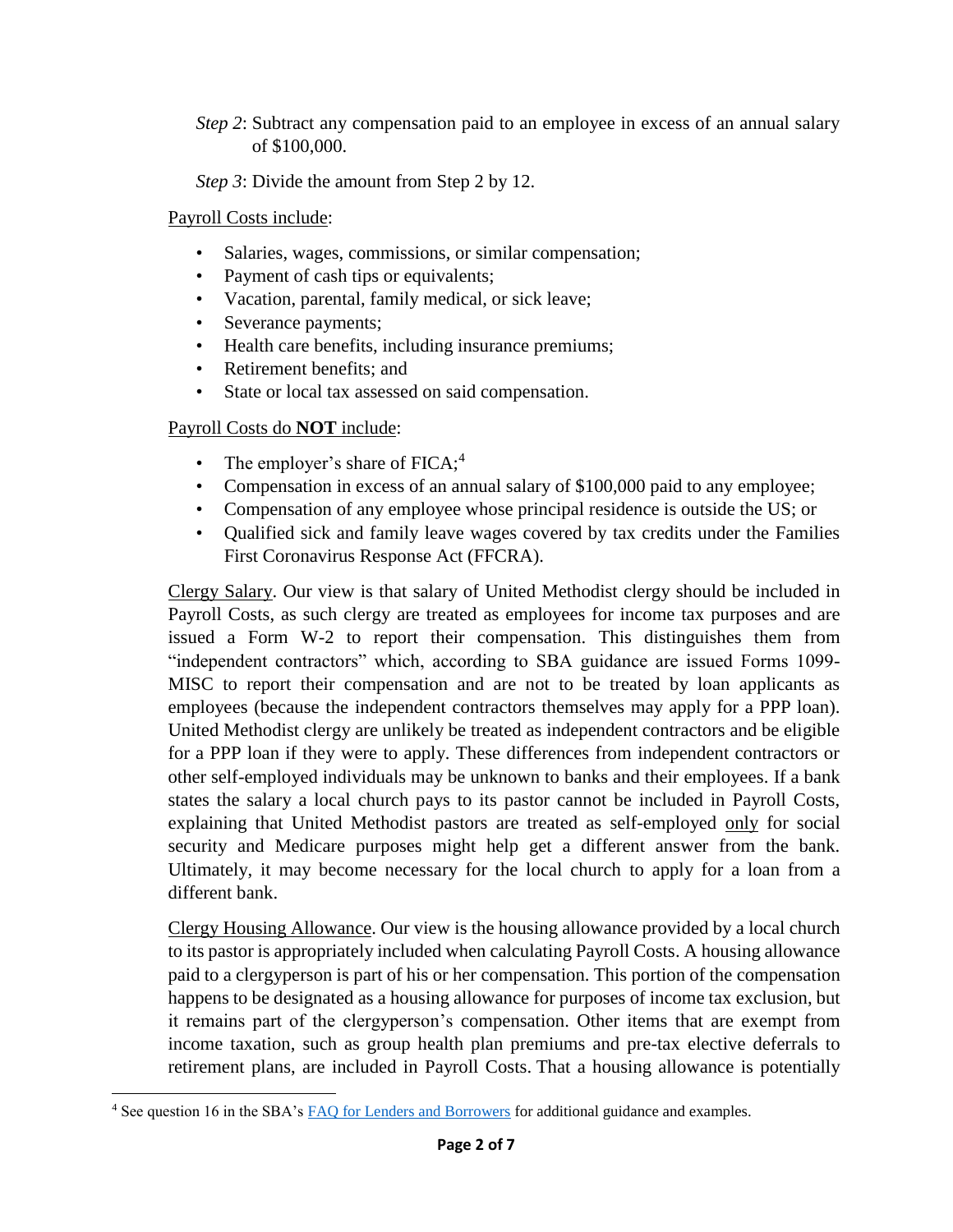nontaxable would thus not appear to automatically exclude it from the scope of Payroll Costs. The SBA's [FAQ for Lenders and Borrowers](https://www.sba.gov/document/support--faq-lenders-borrowers) states "the cost of a housing stipend or allowance provided to an employee as part of compensation" is included in the definition of Payroll Costs. Before that answer was added to the FAQ, there was anecdotal evidence that some lenders had taken the position that a housing allowance should not be included, as it is not expressly described in the CARES Act or in the SBA regulations. How this is treated may vary from bank to bank, and some may still argue that a housing allowance provided to clergy cannot be included, even though the FAQ does not include such a limitation. If a local church is able to include the amount of a housing allowance in its calculation of Payroll Costs, it is important to remember that the inclusion of the combined salary and housing allowance paid to a single employee would be subject to the \$100,000 limit. *Note that the rental value of an in-kind parsonage or church-paid utilities should not be considered Payroll Costs*.

Costs of Other Benefits. It appears that other employer provided benefits, such as death and disability benefits under the UMC's Comprehensive Protection Plan (CPP) for clergy or UMLifeOptions for lay employees, are not included in Payroll Costs.

**I** Enter the local church's loan request amount, which cannot exceed the amount determined using the following steps, or \$10,000,000, whichever is less:

*Step 4*: Multiply the average monthly Payroll Costs from Step 3 (above) by 2.5.

- *Step 5*: Add the outstanding amount of an Economic Injury Disaster Loan (EIDL) received between January 31, 2020 and April 3, 2020, less the amount of any "advance" under an EIDL COVID-19 loan (because it does not have to be repaid). *This step is unlikely to apply to local churches*.
- **J** Enter the local church's total number of employees at the end of 2019.
- **K** Select all of the purposes for which the loan proceeds will be used. Keep in mind that no more than 25% should be used for non-payroll purposes if the local church wishes for the full amount of the loan to be forgiven.
- **L** Generally, local churches and other nonprofit organizations do not have equity owners. It may be reasonable to enter "**NA – Nonprofit Organization**" here, "**Not Applicable**," or something similar. This may require printing an online form to hand-write this type of response into this field.

## *QUESTIONS*

- **1** Unless the local church is in bankruptcy, the answer should be "**No**."
- **2** Unless the local church, or a business owned or controlled by the local church (like a daycare, foundation, or other social services ministry – see Question 3 below), previously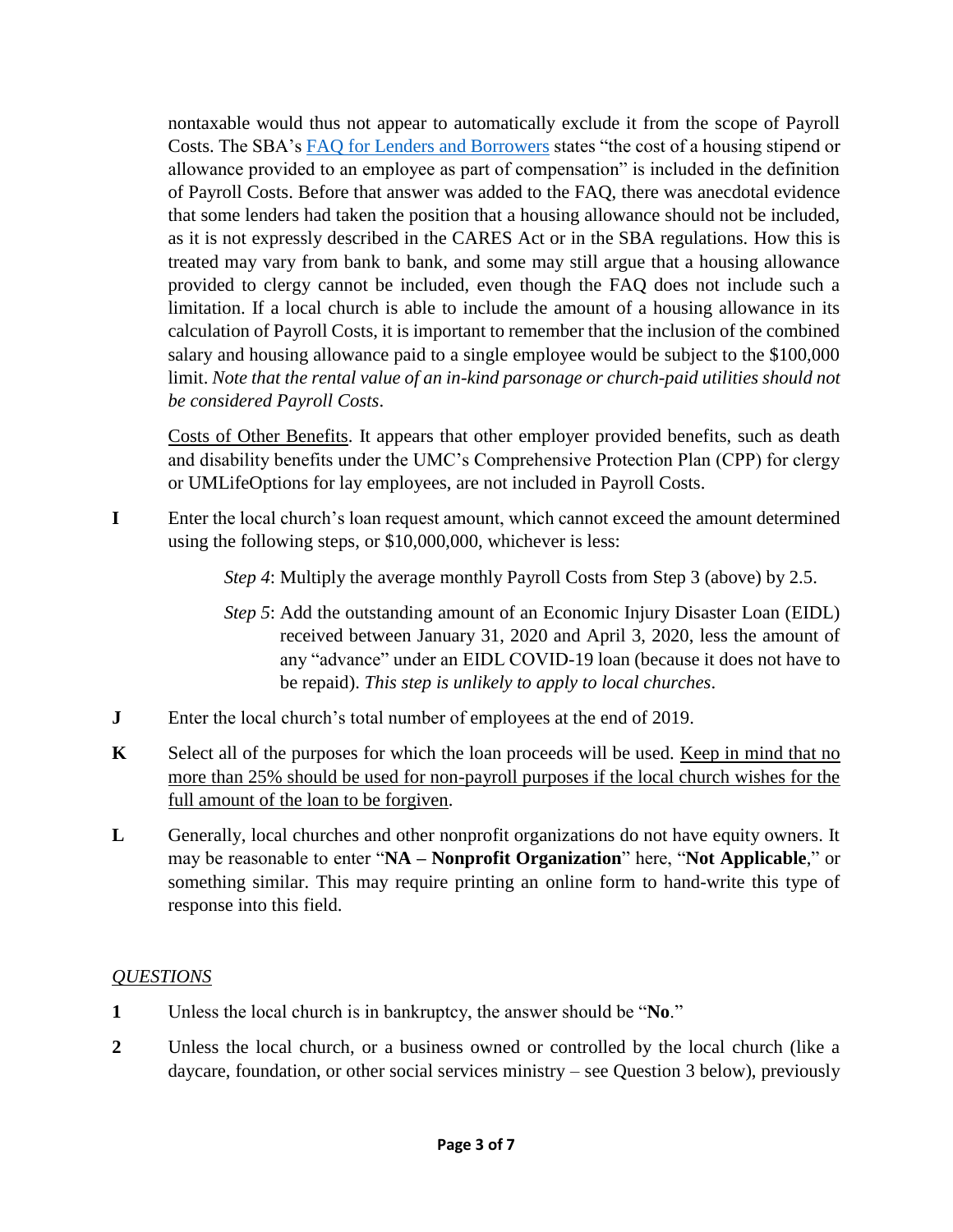has obtained a loan from the SBA that is delinquent or in default, the answer should be "**No**."

**3** Most local churches should be able to answer "**No**." However, some local churches may be affiliated with a daycare center or on site or closely related social services ministry, while others may have an affiliated foundation.

What the application generally means by "affiliated" is that if the local church has day-today control or influence over another organization for non-religious-based reasons, such as administrative convenience or common management, then such other organization would be "affiliated" with the local church. However, if the local church is associated with another organization for theological and connectional reasons (*e.g.*, reflecting a historical relationship, shared mission, or to preserve ecclesiastical oversight of the organization), the local church would not be treated as being affiliated with the organization for the purposes of this application. The SBA and participating lenders will not independently assess the reasonableness of a local church's good-faith determination that it is not affiliated within another organization.

If a local church is affiliated with other organizations, the answer to this question would be "**Yes**," and the employees of the affiliated organizations should be included in the count in Box J, which could impact whether the local church has 500 or fewer employees.

## **Applicants related to other faith-based organizations based on religious polity or doctrine may want to include the following text in a separate document attached to the application**:

## ADDENDUM A

The Applicant claims an exemption from all SBA affiliation rules applicable to Paycheck Protection Program loan eligibility because the Applicant has made a reasonable, good faith determination that the Applicant qualifies for a religious exemption under 13 C.F.R. 121.103(b)(10), which says that "[t]he relationship of a faith-based organization to another organization is not considered an affiliation with the other organization  $\dots$  if the relationship is based on a religious teaching or belief or otherwise constitutes a part of the exercise of religion."

- **4** Unless the local church has applied for an EIDL during the relevant dates, the answer should be "**No**."
- **5** A local church is not an individual applicant, and it does not have any owners, so the answer to this question should be "**No**." The authorized representative who signs the application should initial here.
- **6** Again, a local church is not an individual applicant and has no owners, so the answer here should be "**No**." The authorized representative who signs the application should initial here.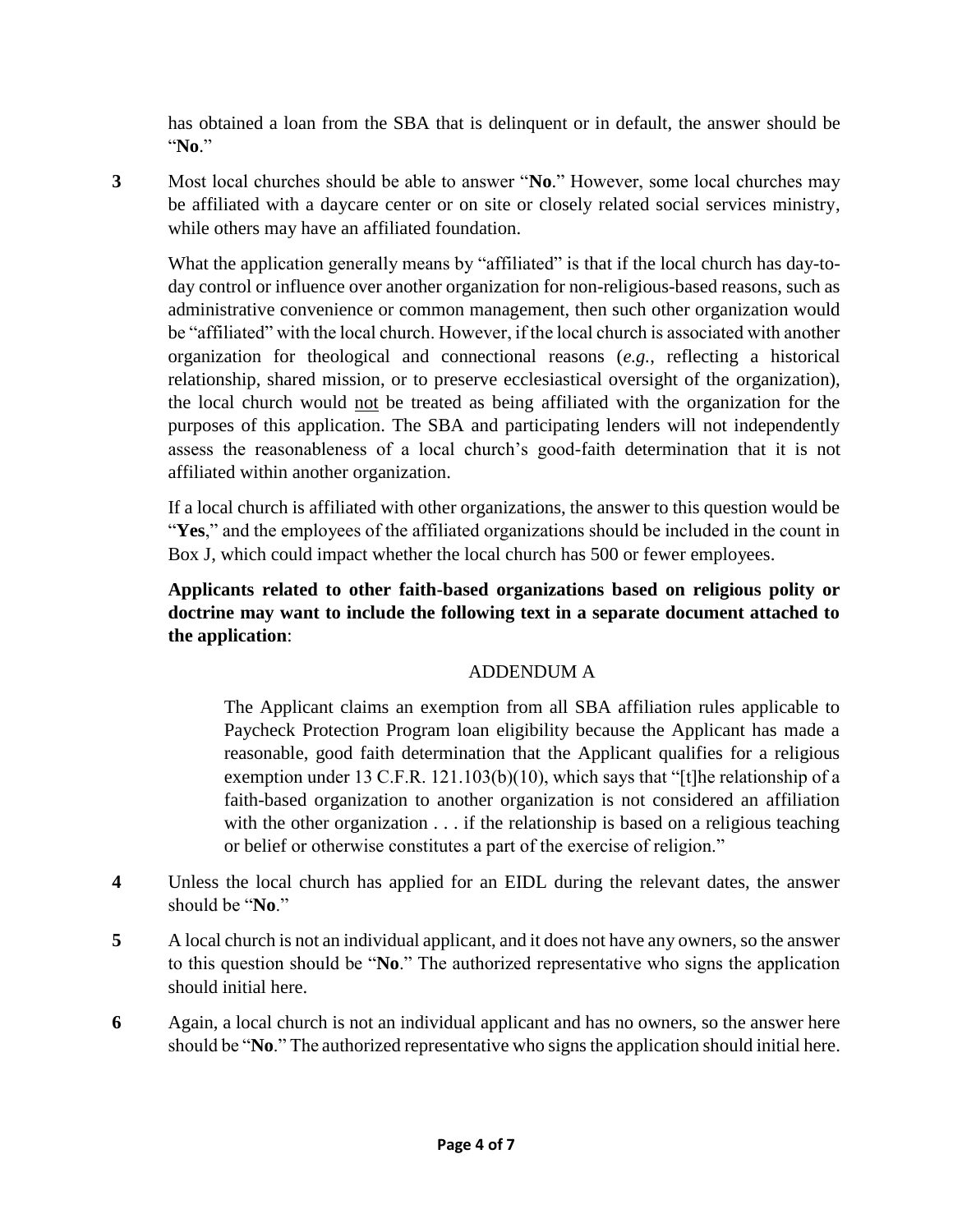- **7** Expenses for employees whose principal residence is outside the United States cannot be included in the calculation of Payroll Costs for PPP loans. As long as the local church has not included any such expenses in its calculation, the answer should be "**Yes**."
- **8** A local church would not be associated with a franchise listed in the directory, so answer "**No**."

## **PAGE TWO<sup>5</sup>**

## *CERTIFICATIONS*

- **M** If a local church's pastor is its only paid employee, and if the pastor has not elected to do voluntary income tax withholding, that local church is technically not paying or submitting payroll taxes. However, the church should still certify here, while being prepared to explain why it does not collect and remit payroll taxes. A copy of a letter from the Internal Revenue Service stating a local church does not need to file a Form 941 in such a circumstance is attached as Exhibit B.
- **N** There is no general definition as to what is required for an applicant to make this certification in good faith. However, the SBA has stated that borrowers who receive a loan that is less than \$2 million will be deemed to have made this certification in good faith. Borrowers who receive larger loans will be subject to review by the SBA, and that review could assess the legitimacy of this certification. While the standards for such a review are not yet available, should the SBA determine a borrower did not make this certification in good faith, the borrower will have the opportunity to repay the loan as a means to avoid any other administrative enforcement actions. 6
- **O-S** The local church should be prepared to comply with all requirements expressed in these certifications. The local church should also ensure it is retaining all documentation needed to support not only the application, but also to support the use of any funds received and any subsequent request for loan forgiveness. It may be advisable for local churches who receive PPP loans to deposit the proceeds in a bank account separate from other local church accounts, to isolate the loan funds from other local church finances in the unlikely event that the government was to seek an audit.
- **T** The authorized representative should understand that the lending bank will rely in good faith on documentation submitted by the local church; and that the bank can share that information with government agencies charged with oversight of the program.

 $\overline{\phantom{a}}$ <sup>5</sup> The certifications should be initialed by the authorized representative who signs at the bottom of the page.

<sup>6</sup> This information comes from Question and Answer #46 in the SBA's [FAQ for Lenders and Borrowers,](https://www.sba.gov/document/support--faq-lenders-borrowers) which was added on May 13.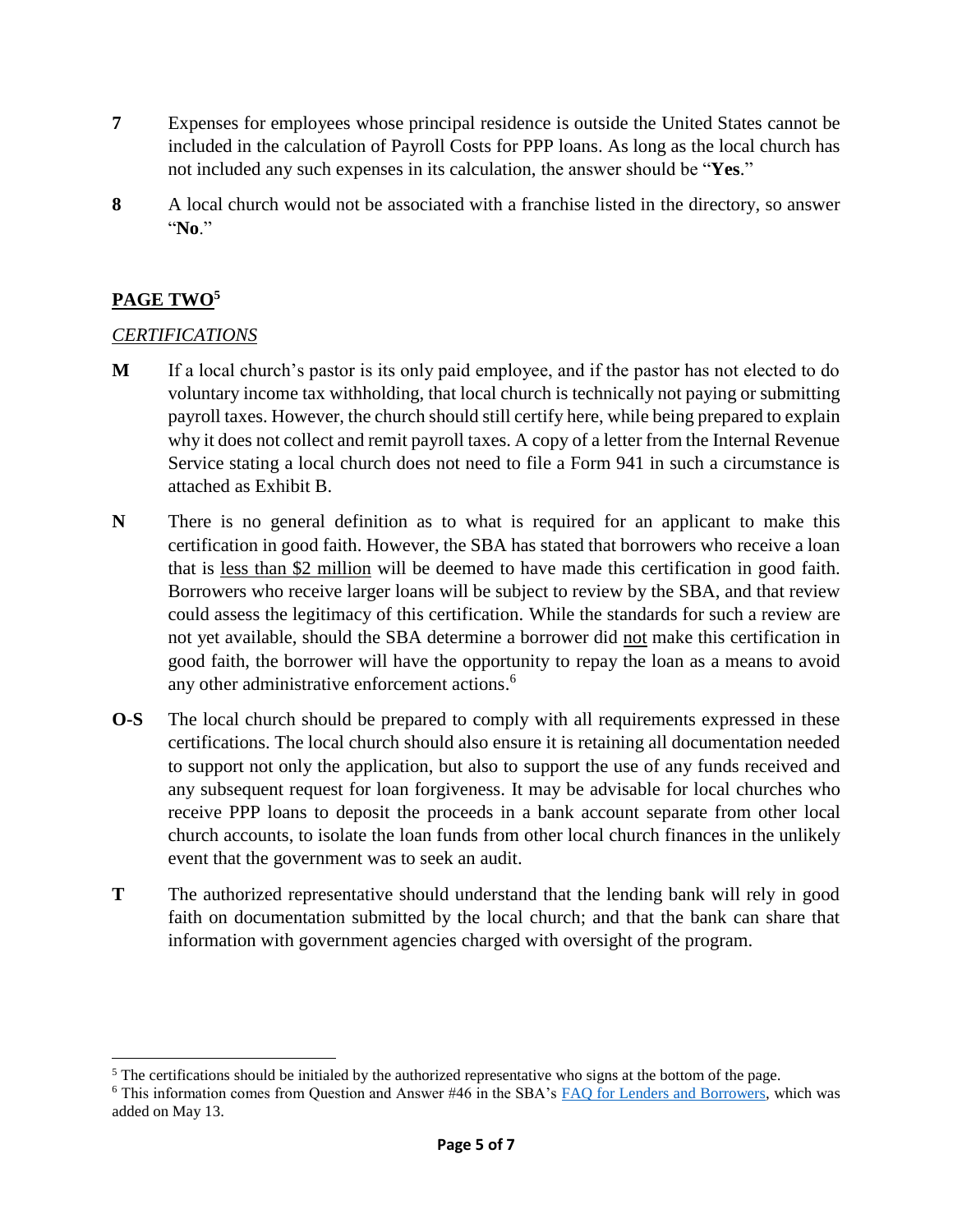**U** The local church's own bylaws or policies<sup>7</sup> may indicate the individual who should sign the application as the local church's authorized representative. In the absence of clear policy, the chair of the trustees, chair of the church council, or the lead pastor may be reasonable choices as the authorized representative of the local church.<sup>8</sup>

## **PAGE FOUR**

 $\overline{\phantom{a}}$ 

#### *FREEDOM OF INFORMATION ACT*

As noted on page 4 of the PPP loan application, certain information submitted to the SBA or otherwise relating to a PPP loan is subject to disclosure to third parties upon request pursuant to the Freedom of Information Act ("FOIA"). Applicants should consider requesting confidential treatment for all materials submitted in connection with a PPP loan application and marking such materials as confidential, including:

- Payroll cost calculations,
- Financial statements and other required tax or financial submissions,
- Descriptions of affiliate relationships, and
- Other written or financial information.

Although the SBA may independently decide if information is confidential commercial information if not so marked, marking such materials as confidential is advisable. Applicants wishing to designate information as confidential information should include something like the following header and disclosure paragraph on each item submitted to SBA.

#### **Sample header/footer to include on each page:**

*Contains Confidential Commercial Information FOIA-Exempt Treatment Requested*

#### **Sample disclosure paragraph to include on first page:**

Applicant's information submitted in connection with its application, or thereafter, relating to payroll costs, financial information, taxes, and affiliates (if any) **constitutes confidential commercial information**, the release of which would cause substantial harm to the Applicant, and/or its affiliates. This information is not available to the public. Accordingly, Applicant respectfully requests that the SBA exempt all such information from public disclosure under Exemption 4 of the Freedom of Information Act ("FOIA"), 5 U.S.C. § 552, and 13 C.F.R. § 102.7, and any other applicable laws or regulations. Additionally, Applicant respectfully

 $^7$  A bank may request a copy of the local church's bylaws. If the local church has adopted its own set of bylaws, those should be provided. If it has not, the local church could provide copies of ¶¶ 243-258 of *The Book of Discipline*, which effectively serve as the local church's bylaws.

<sup>8</sup> The local church may be asked to produce a resolution or similar document authorizing the loan application and/or verifying the authority of the authorized representative, which may require the local church to hold a charge conference or church council meeting.